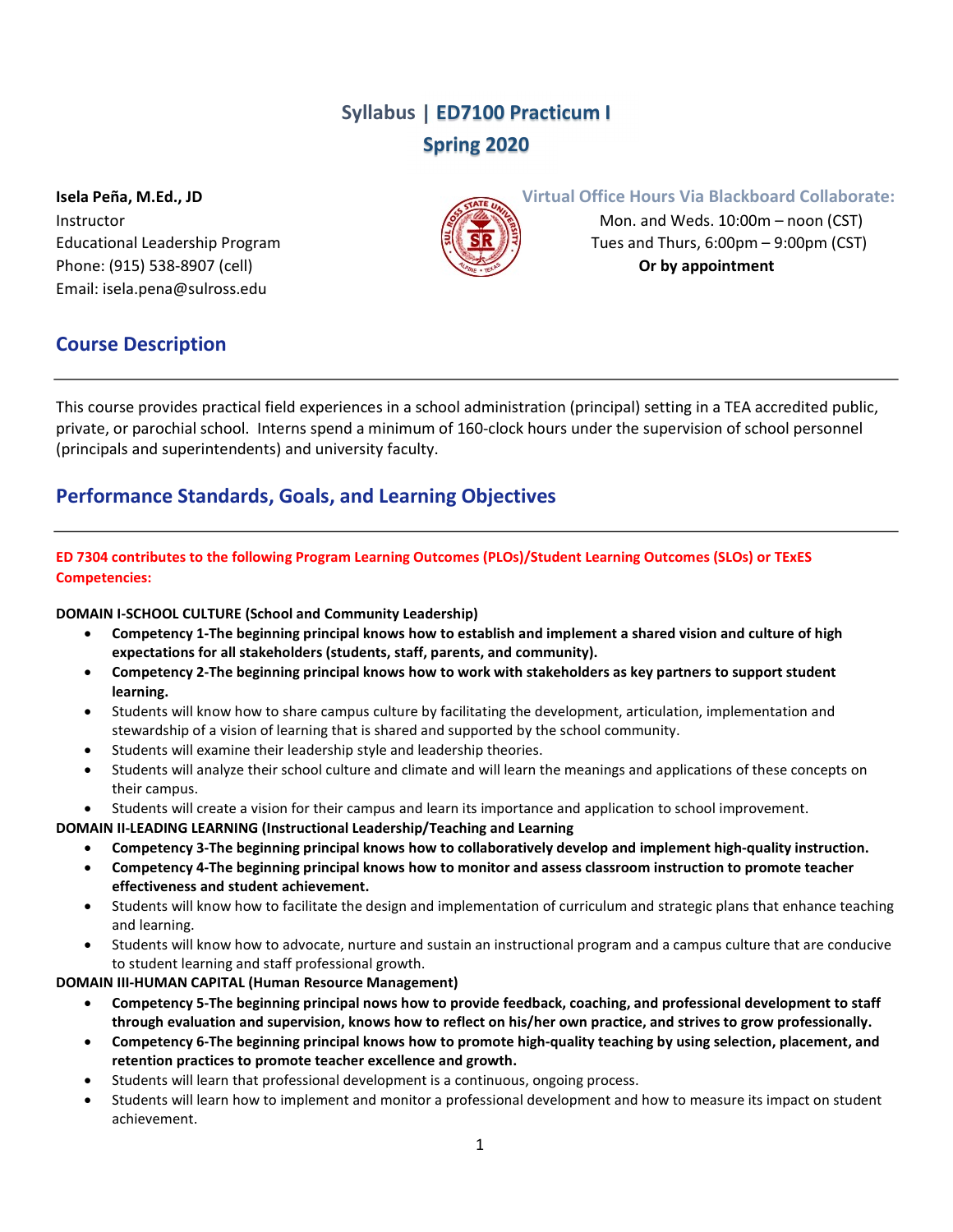Students will know how to implement a staff evaluation and development system to improve the performance of all staff members and apply the legal requirements for personnel management.

### DOMAIN IV-EXECUTIVE LEADERSHIP (Communication and Organizational Management)

- Competency 7-The beginning principal knows how to develop relationships with internal and external stakeholders including selecting appropriate communication strategies for particular audiences.
- Competency 8-The beginning principal knows how to focus on improving student outcomes through organizational collaboration, resiliency, and change management.
- Students will learn the steps to creating an action plan for school improvement and will gain practical knowledge and application by creating an action plan.
- Students will learn theories relating to the organizational structures of schools and the school culture that defines them.
- Students will know how to apply organizational, decision-making and problem-solving skills to ensure an effective learning environment.
- Students will examine instructional theories in practice that increase student achievement and turn schools around.

### DOMAIN V-STRATEGIC OPERATIONS (Alignment and Resource Allocation)

- Competency 9-The beginning principal knows how to collaboratively determine goals and implement strategies aligned with the school vision that support teacher effectiveness and positive student outcomes.
- Competency 10-The beginning principal knows how to provide administrative leadership through resource management, policy implementation, and coordination of school operations and programs to ensure a safe learning environment.
- Students will learn how to mobilize resources to promote student success.
- Students will learn the difference between being a "leader" and a "manager."
- Students will examine, analyze, and reflect on all the principal managerial functions that sustain the campus.
- Students will examine the functions of human resources, food services, transportation, budget, class scheduling, and safety, and how these managerial functions affect student learning.
- Students will know how to apply principles of effective leadership and management.
- Students will know how to apply principals of leadership and management to the campus physical plant and support systems to ensure a safe and effective learning environment.

#### DOMAIN VI-ETHICS, EQUITY, AND DIVERSITY

- Competency 11-The beginning principal knows how to provide ethical leadership by advocating for children and ensuring student access to effective educators, programs, and services.
- Students will know how to communicate and collaborate with all members of the school community, respond to diverse interests and needs.
- Students will learn the importance of diversity and meeting the needs of all learners.
- Students will know how to act with integrity, fairness, and in an ethical and legal manner.

### ED 7304 will address the following Student Learning Outcomes (SLOs):

Upon successful completion of this course, the student will be able to:

- Create a campus culture that sets high expectations, promotes learning and provides intellectual stimulation for self, students and staff.
- Ensures that parents and other members of the community are an integral part of the campus culture.
- Implement strategies to ensure the development of collegial relationships and effective collaborations.
- Respond appropriately to diverse needs in shaping the campus culture.
- Use various types of information to develop a campus vision and create a plan for implementing the vision.
- Use strategies for involving all stakeholders in planning processes to enable the collaborative development of a shared campus vision focused on teaching and learning.
- Facilitate the collaborative development of a plan that clearly articulates objectives and strategies for implementing a campus vision.
- Support innovative thinking and risk taking within the school community and view unsuccessful experiences as learning opportunities.
- Acknowledge and celebrate the contribution of students, staff, parents, and community members toward realization of the campus vision.
- Communicates effectively with families and other community members in varied educational context.
- Apply skills for building consensus and managing conflict.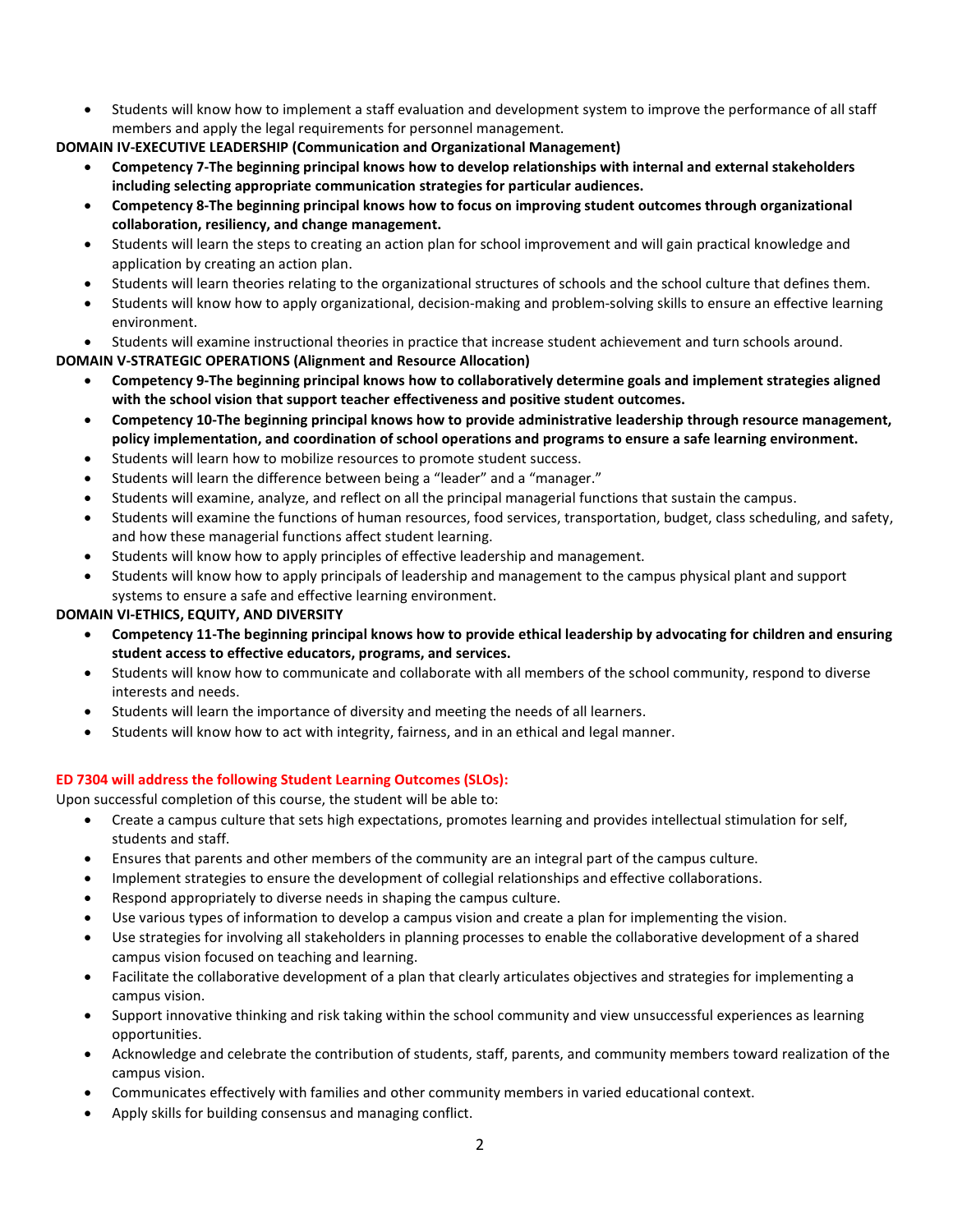- Implement effective strategies for systematically communicating with and gathering input from all campus stakeholders.
- Develop and implement strategies for effective internal and external communication.
- Develop and implement a comprehensive community relations program.
- Provide varied and meaningful opportunities for parents/caregivers to be engaged in the education of their children.
- Communicate and work effectively with diverse groups in the school community to ensure that all students have an equal opportunity for educational success.
- Models and promotes the highest standard of conduct, ethical principles and integrity in decision-making, actions and behaviors.
- Implement policies and procedures that promote professional educator compliance with the Code of Ethics and Standard Practices for Texas Educators.
- Apply knowledge of ethical issues affecting education.
- Articulate the importance of education in a free democratic society.
- Implement appropriate management techniques and group process skills to define roles, assign functions, delegate authority and determine accountability for campus goal attainment.
- Implement procedures for gathering, analyzing and using data from a variety of sources for informed campus decisionmaking.
- Frame, analyze and resolve problems using appropriate problem-solving techniques and decision-making skills.
- Use strategies for promoting collaborative decision-making and problem-solving, facilitating team building and developing consensus.
- Encourage and facilitate positive change, enlist support for change and overcome obstacles to change.

### ED 7102 will address the following Marketable Skills:

- Students will be able to manage and lead diverse groups of people.
- Students will be able to communicate professionally through diverse written and in-person formats, including e-mail, memos, facilitating meetings, etc. to an array of audiences, including internal and external stakeholders.
- Student will able to gather information and analyze data to define campus needs, set goals, to solve a diverse set of problems.
- Students will be able to exercise administrative leadership to ensure resource management, policy implementation, and coordination of organizational operations in an ethical manner.

### TExES Standards: Chapter 149. Commissioner's Rules Concerning Educator Standards, Subchapter BB. Administrator **Standards**

### §149.2001. Principal Standards.

(a) Purpose. The standards, indicators, knowledge, and skills identified in this section shall be used to align with the training, appraisal, and professional development of principals.

- (b) Standards.
	- (1) Standard 1--Instructional Leadership. The principal is responsible for ensuring every student receives high-quality instruction.
		- (A) Knowledge and skills.
			- (i) Effective instructional leaders:

(I) prioritize instruction and student achievement by developing and sharing a clear definition of high-quality instruction based on best practices from research;

(II) implement a rigorous curriculum aligned with state standards;

(III) analyze the curriculum to ensure that teachers align content across grades and that curricular scopes and sequences meet the particular needs of their diverse student populations;

(IV) model instructional strategies and set expectations for the content, rigor, and structure of lessons and unit plans; and

(V) routinely monitor and improve instruction by visiting classrooms, giving formative feedback to teachers, and attending grade or team meetings.

(ii) In schools led by effective instructional leaders, data are used to determine instructional decisions and monitor progress. Principals implement common interim assessment cycles to track classroom trends and determine appropriate interventions. Staff have the capacity to use data to drive effective instructional practices and interventions. The principal's focus on instruction results in a school filled with effective teachers who can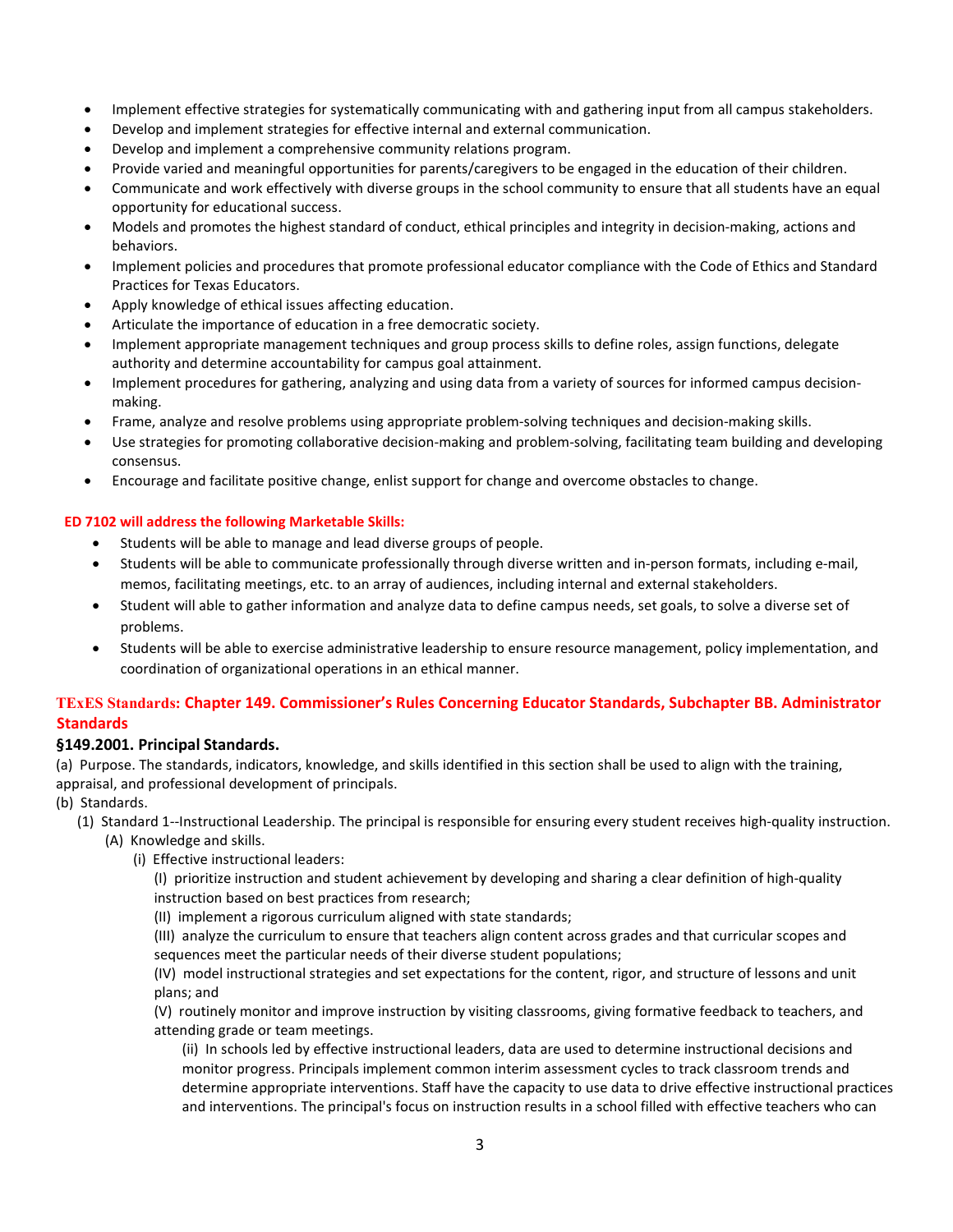describe, plan, and implement strong instruction and classrooms filled with students actively engaged in cognitively challenging and differentiated activities.

(B) Indicators.

(i) Rigorous and aligned curriculum and assessment. The principal implements rigorous curricula and assessments aligned with state standards, including college and career readiness standards.

(ii) Effective instructional practices. The principal develops high-quality instructional practices among teachers that improve student learning.

(iii) Data-driven instruction and interventions. The principal monitors multiple forms of student data to inform instructional and intervention decisions and to close the achievement gap.

(2) Standard 2--Human Capital. The principal is responsible for ensuring there are high-quality teachers and staff in every classroom and throughout the school.

(A) Knowledge and skills.

(i) Effective leaders of human capital:

(I) treat faculty/staff members as their most valuable resource and invest in the development, support, and supervision of the staff;

(II) ensure all staff have clear goals and expectations that guide them and by which they are assessed;

(III) are strategic in selecting and hiring candidates whose vision aligns with the school's vision and whose skills match the school's needs;

(IV) ensure that, once hired, teachers develop and grow by building layered supports that include regular observations, actionable feedback, and coaching and school-wide supports so that teachers know how they are performing;

(V) facilitate professional learning communities to review data and support development;

(VI) create opportunities for effective teachers and staff to take on a variety of leadership roles and delegate responsibilities to staff and administrators on the leadership team; and

(VII) use data from multiple points of the year to complete accurate evaluations of all staff, using evidence from regular observations, student data, and other sources to evaluate the effectiveness of teachers and staff.

- (ii) In schools with effective leaders of human capital, staff understand how they are being evaluated and what the expectations are for their performance. Staff can identify areas of strength and have opportunities to practice and receive feedback on growth areas from the leadership team and peers. Staff evaluation data show variation based on effectiveness but also show improvement across years as development and retention efforts take effect. Across the school, staff support each other's development through regular opportunities for collaboration, and effective staff have access to a variety of leadership roles in the school.
- (B) Indicators.

(i) Targeted selection, placement, and retention. The principal selects, places, and retains effective teachers and staff. (ii) Tailored development, feedback, and coaching. The principal coaches and develops teachers by giving

individualized feedback and aligned professional development opportunities.

(iii) Staff collaboration and leadership. The principal implements collaborative structures and provides leadership opportunities for effective teachers and staff.

(iv) Systematic evaluation and supervision. The principal conducts rigorous evaluations of all staff using multiple data sources.

(3) Standard 3--Executive Leadership. The principal is responsible for modeling a consistent focus on and commitment to improving student learning.

- (A) Knowledge and skills.
	- (i) Effective executive leaders:
		- (I) are committed to ensuring the success of the school;
		- (II) motivate the school community by modeling a relentless pursuit of excellence;
		- (III) are reflective in their practice and strive to continually improve, learn, and grow;

(IV) view unsuccessful experiences as learning opportunities, remaining focused on solutions, and are not stymied by challenges or setbacks. When a strategy fails, these principals analyze data, assess implementation, and talk with stakeholders to understand what went wrong and how to adapt strategies moving forward;

(V) keep staff inspired and focused on the end goal even as they support effective change management;

(VI) have strong communication skills and understand how to communicate a message in different ways to meet the needs of various audiences;

(VII) are willing to listen to others and create opportunities for staff and stakeholders to provide feedback; and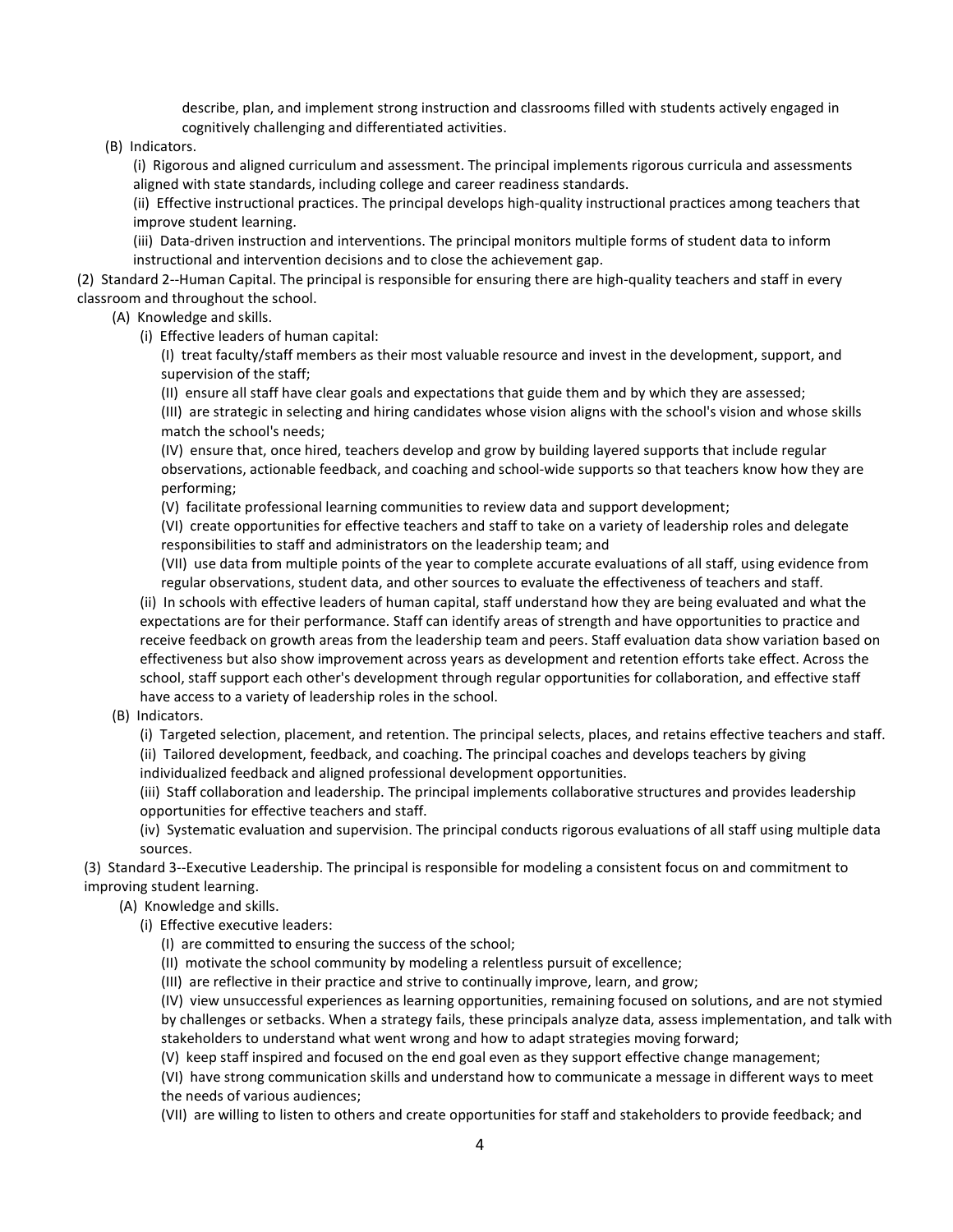(VIII) treat all members of the community with respect and develop strong, positive relationships with them. (ii) In schools with effective executive leaders, teachers and staff are motivated and committed to excellence. They are vested in the school's improvement and participate in candid discussions of progress and challenges. They are comfortable providing feedback to the principal and other school leaders in pursuit of ongoing improvement, and they welcome feedback from students' families in support of improved student outcomes.

(B) Indicators.

(i) Resiliency and change management. The principal remains solutions-oriented, treats challenges as opportunities, and supports staff through changes.

(ii) Commitment to ongoing learning. The principal proactively seeks and acts on feedback, reflects on personal growth areas and seeks development opportunities, and accepts responsibility for mistakes.

(iii) Communication and interpersonal skills. The principal tailors communication strategies to the audience and develops meaningful and positive relationships.

(iv) Ethical behavior. The principal adheres to the educators' code of ethics in §247.2 of this title (relating to Code of Ethics and Standard Practices for Texas Educators), including following policies and procedures at his or her respective district.

(4) Standard 4--School Culture. The principal is responsible for establishing and implementing a shared vision and culture of high expectations for all staff and students.

(A) Knowledge and skills.

(i) Effective culture leaders:

(I) leverage school culture to drive improved outcomes and create high expectations;

(II) establish and implement a shared vision of high achievement for all students and use that vision as the foundation for key decisions and priorities for the school;

(III) establish and communicate consistent expectations for staff and students, providing supportive feedback to ensure a positive campus environment;

(IV) focus on students' social and emotional development and help students develop resiliency and self-advocacy skills; and

(V) treat families as key partners to support student learning, creating structures for two-way communication and regular updates on student progress. Regular opportunities exist for both families and the community to engage with the school and participate in school functions.

(ii) In schools with effective culture leaders, staff believe in and are inspired by the school vision and have high expectations for all students. Staff take responsibility for communicating the vision in their classrooms and for implementing behavioral expectations throughout the building, not only in their own classrooms. Teachers regularly communicate with the families of their students to provide updates on progress and actively work with families to support learning at home. Members of the broader community regularly engage with the school community.

#### (B) Indicators.

(i) Shared vision of high achievement. The principal develops and implements a shared vision of high expectations for students and staff.

(ii) Culture of high expectations. The principal establishes and monitors clear expectations for adult and student conduct and implements social and emotional supports for students.

(iii) Intentional family and community engagement. The principal engages families and community members in student learning.

(iv) Safe school environment. The principal creates an atmosphere of safety that encourages the social, emotional, and physical well-being of staff and students.

(v) Discipline. The principal oversees an orderly environment, maintaining expectations for student behavior while implementing a variety of student discipline techniques to meet the needs of individual students.

(5) Standard 5--Strategic Operations. The principal is responsible for implementing systems that align with the school's vision and improve the quality of instruction.

(A) Knowledge and skills.

(i) Effective leaders of strategic operations:

(I) assess the current needs of their schools, reviewing a wide set of evidence to determine the schools' priorities and set ambitious and measurable school goals, targets, and strategies that form the schools' strategic plans;

(II) with their leadership teams, regularly monitor multiple data points to evaluate progress toward goals, adjusting strategies that are proving ineffective;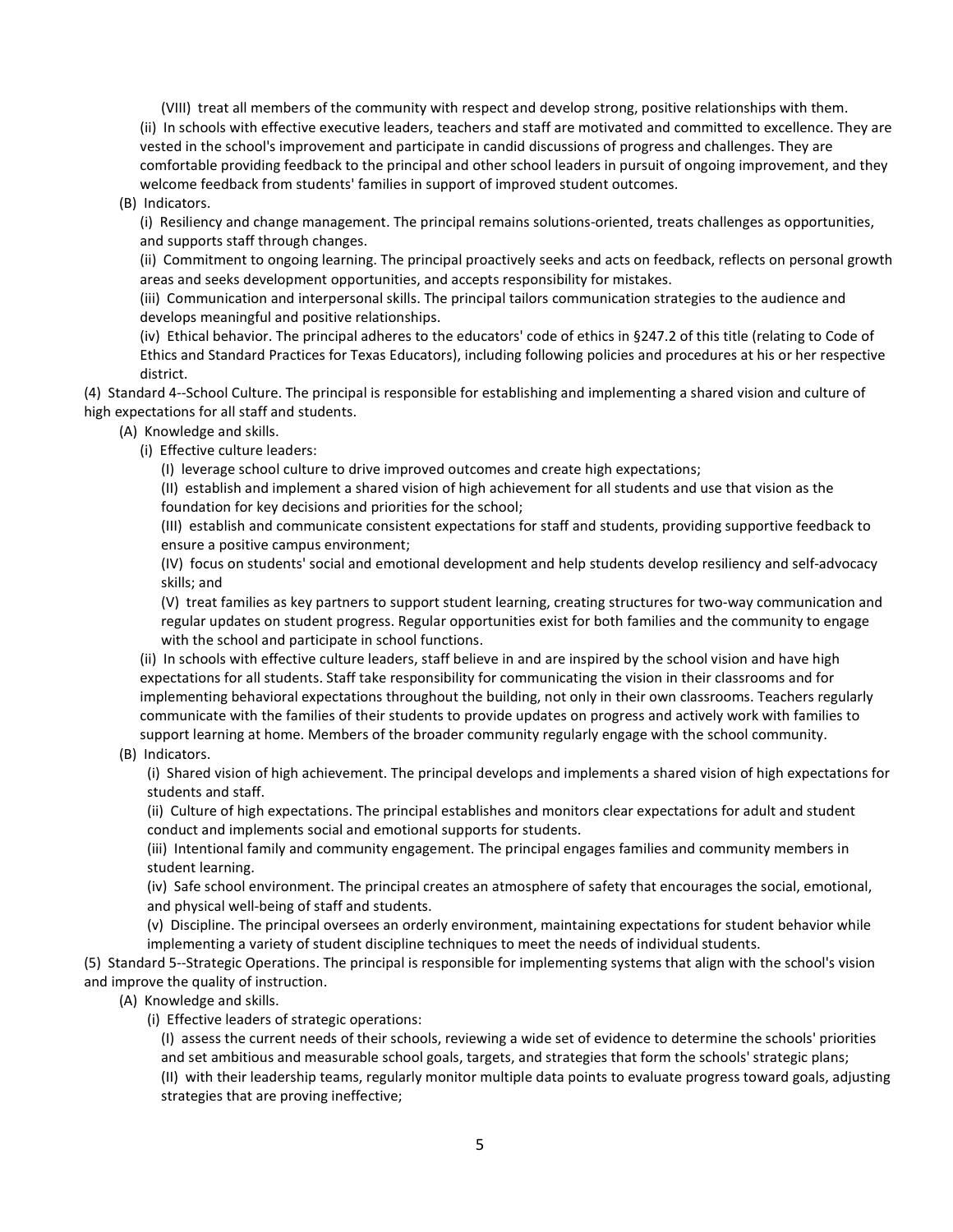(III) develop a year-long calendar and a daily schedule that strategically use time to both maximize instructional time and to create regular time for teacher collaboration and data review;

(IV) are deliberate in the allocation of resources (e.g., staff time, dollars, and tools), aligning them to the school priorities and goals, and work to access additional resources as needed to support learning; and

(V) treat central office staff as partners in achieving goals and collaborate with staff throughout the district to adapt policies as needed to meet the needs of students and staff.

(ii) In schools with effective leaders of strategic operations, staff have access to resources needed to meet the needs of all students. Staff understand the goals and expectations for students, have clear strategies for meeting those goals, and have the capacity to track progress. Members of the staff collaborate with the principal to develop the school calendar. Teacher teams and administrator teams meet regularly to review and improve instructional strategies and analyze student data. Throughout the year, all staff participate in formal development opportunities that build the capacity to identify and implement strategies aligned to the school's improvement goals.

#### (B) Indicators.

(i) Strategic planning. The principal outlines and tracks clear goals, targets, and strategies aligned to a school vision that improves teacher effectiveness and student outcomes.

(ii) Maximized learning time. The principal implements daily schedules and a year-long calendar that plan for regular data-driven instruction cycles, give students access to diverse and rigorous course offerings, and build in time for staff professional development.

(iii) Tactical resource management. The principal aligns resources with the needs of the school and effectively monitors the impact on school goals.

(iv) Policy implementation and advocacy. The principal collaborates with district staff to implement and advocate for district policies that meet the needs of students and staff.

Statutory Authority: The provisions of this §149.2001 issued under the Texas Education Code, §21.3541. Source: The provisions of this §149.2001 adopted to be effective June 8, 2014, 39 TexReg 4245

### **Materials**

#### Required Text

- Love, N., Stiles, K.E., Mundry, S., DiRanna, K. (2018). The data coach's guide to improving learning for all students (2018); Corwin: Thousand Oaks, CA. ISBN 978-1-4129-5001-5
- In addition to the text above, students must review the Sul Ross Educational Leadership Practicum Handbook. This Handbook contains all of the course requirements for the Practicum and is incorporated here.

### Assignments and Grades

The Assignments are listed below. Descriptions are found in the Educational Leadership Practicum Handbook which is incorporated into this Syllabus. Students should read the Handbook carefully.

\_\_\_\_\_\_\_\_\_\_\_\_\_\_\_\_\_\_\_\_\_\_\_\_\_\_\_\_\_\_\_\_\_\_\_\_\_\_\_\_\_\_\_\_\_\_\_\_\_\_\_\_\_\_\_\_\_\_\_\_\_\_\_\_\_\_\_\_\_\_\_\_\_\_\_\_\_\_\_\_\_\_\_\_\_\_\_\_\_\_\_\_\_\_\_\_\_

| <b>Assignment</b>                                                                                                  | Category/Percentage | <b>Due Dates</b> |
|--------------------------------------------------------------------------------------------------------------------|---------------------|------------------|
| <b>Practicum Orientation</b><br>Virtual Class Meeting: Jan. 16, 7:00pm $-$ 8:00pm CST (6:00pm $-$<br>$7:00pm$ MST) | Class/Orientation   | Jan. 16          |
| Completed Personal Contact Info                                                                                    | <b>Forms</b>        | Jan. 15          |
| Practicum Agreement Form (Same form as ED 5332 Mod2Assn3)                                                          | Forms               | Feb. 19          |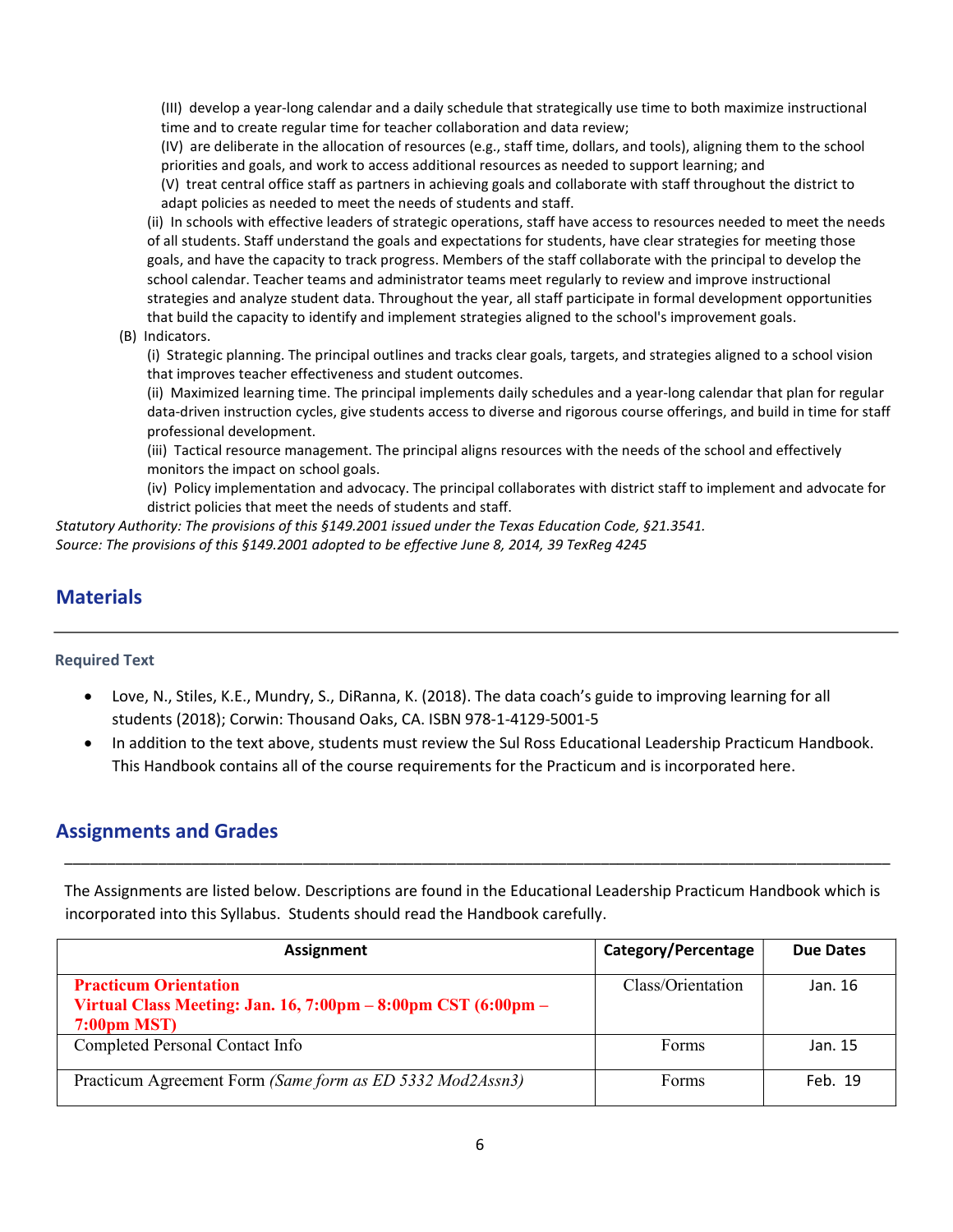| Summary of Problem Challenge/Data                                                                                                                                           | Report                       | Feb. 18                           |
|-----------------------------------------------------------------------------------------------------------------------------------------------------------------------------|------------------------------|-----------------------------------|
| AEL & T-TESS Certificates                                                                                                                                                   | Forms                        | April 29                          |
| 1 <sup>st</sup> Log & Reflection                                                                                                                                            | Forms                        | Feb. 3                            |
| <b>Virtual Class Meeting for 1-hour to prepare for Class Presentation</b><br>9:00-10:00 AM MST                                                                              | Class                        | Feb. 19<br>(tentative)            |
| <b>Virtual Class Meeting for 1-hour to prepare for Class Presentation</b><br>9:00-10:00 AM MST                                                                              | Class                        | Feb. 26<br>(tentative)            |
| March 2 <sup>nd</sup> CLASS MEETING - PRACTICE DATA TEAM<br>MEETING March 3, 6:00 PM -9:00pm (MST); submit group activity<br>templates and individual data report.          | Class                        | March <sub>3</sub><br>(tentative) |
| 2nd Log & Reflection                                                                                                                                                        | Forms                        | March 2                           |
| Meeting with Site & Field Supervisors (and Intern) to Determine<br>Selection of Data Team; Submit templates completed.<br>Submit 1 <sup>st</sup> Observation Report-signed. | Selection & Meeting<br>Forms | March 5-11,                       |
| Data Team Meetings - scheduled by Intern with communication with<br>Field Supervisor                                                                                        |                              | March 16-April<br>29              |
| Submit materials generated from 1 <sup>st</sup> Data Team Meeting no later than<br>April 1; 3rd Log & Reflection; 3rd Log & Reflection                                      | Data Team<br>Forms           | April 4                           |
| If a 2 <sup>nd</sup> Data Team Meeting is need, submit materials generated from 2 <sup>nd</sup><br>Data Team Meeting no later than April 15                                 | Data Team                    | April 15                          |
| Submit materials generated from 2 <sup>rd</sup> Data Team Meeting no later than<br>April 29 <sup>th</sup> ; 4 <sup>th</sup> Log & Reflection                                | Data Team                    | April 29                          |
| Submit materials generated from the 3 <sup>rd</sup> Data Team Meeting no later than<br>April 29th; 2 <sup>nd</sup> Observation - Video Review                               | Data Team                    | May 6                             |
| <b>TOTAL POINTS:</b>                                                                                                                                                        | 100%                         |                                   |

The grading policy for this course is as follows: Students must complete all Practicum required hours, meetings, and paperwork.

## Categories:

Groups 20% Meetings 25% Data Reports 35% Forms 10% Orientation-Topic Defense 10%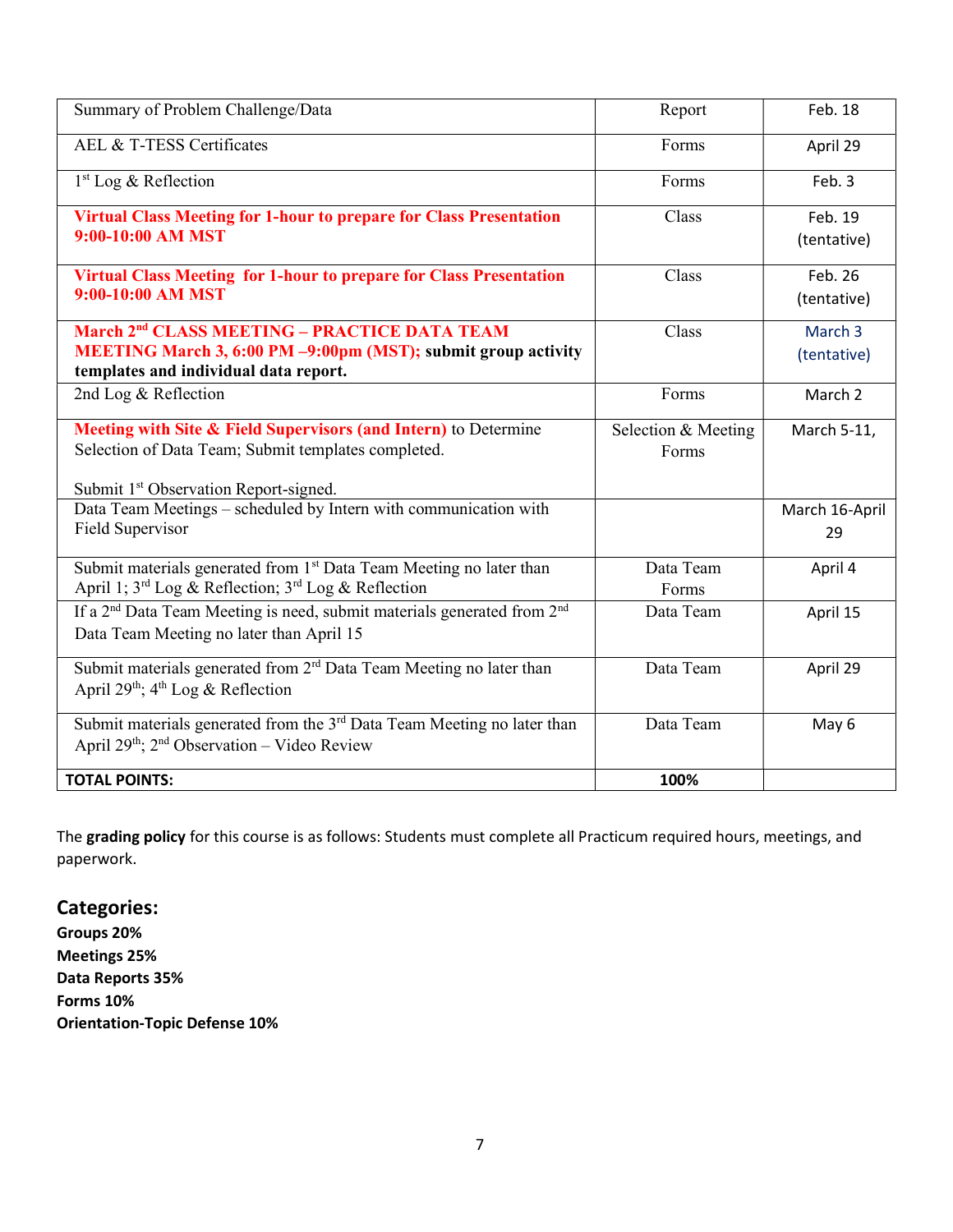100-90% equate to an A, 89-80% equate to a B 79-70% equate to a C 69-60% equate to a D 59-50% or less receive an F.

"Cs" are not accepted in this program. Students scoring below a "B" in this course will be required to repeat the course to remain in the Educational Leadership Program. Changing the rotation by repeating this course will likely delay completion of the program as the program is sequential and the rotation must be followed.

## Blackboard and Online Access

This class is taught online. Students will need an active Sul Ross account to access the course website through Blackboard. This site will have announcements, calendar, and learning modules, among other things. Students will meet for class via Blackboard Collaborate (Virtual Classroom). Students must have a microphone and camera.

## Learning Environment & Grading Policy

Successful completion of an online course requires dedication and constant effort. Do not fall behind in your work! Begin your assignments as soon as possible and get at least one module ahead. This will help you avoid the penalty for late work because there are always unforeseen events that arise. Submit professional quality work. Have someone proofread your submittals and always use the grammar and spell check functions on your computer before submission.

If you are not sure what plagiarism is, please read APA pp. 15-16 and 170, or ask during office hours. But remember, the ultimate responsibility is your own. When in doubt, err on the side of caution.

### Grading Policy:

- 1. No late assignment will be accepted after its due date without prior instructor consent.
- 2. Late assignments will lose 20% of possible points for each day it is late.
- 3. All citations should be formatted using the American Psychological Association (APA) manual. Papers with APA citation errors will receive a reduction in points or no credit.
- 4. Extra credit points are not available.
- 5. There are no I's (incompletes) for this class.
- 6. After 11:45 pm on the date for any assignment due is considered late and will result in a lowered grade for that assignment.
- 7. There are no optional assignments in this course. All assignments must be completed in order to pass this class. Even if an assignment is so late that it will receive a "0", the student must turn in the assignment in order to pass the course (regardless of number of points accrued in the course.)
- 8. Students who fail to participate in Discussion Board or complete any assignment may not pass this course.

Any student who, because of a disability, may require special arrangements in order to meet the course requirements should contact the instructor as soon as possible to make necessary arrangements. Students must present appropriate verification from Accessibility Services during the instructor's office hours. Please note that instructors are not allowed to provide classroom accommodation to a student until appropriate verification from Accessibility Services has been provided. For additional information, please contact: